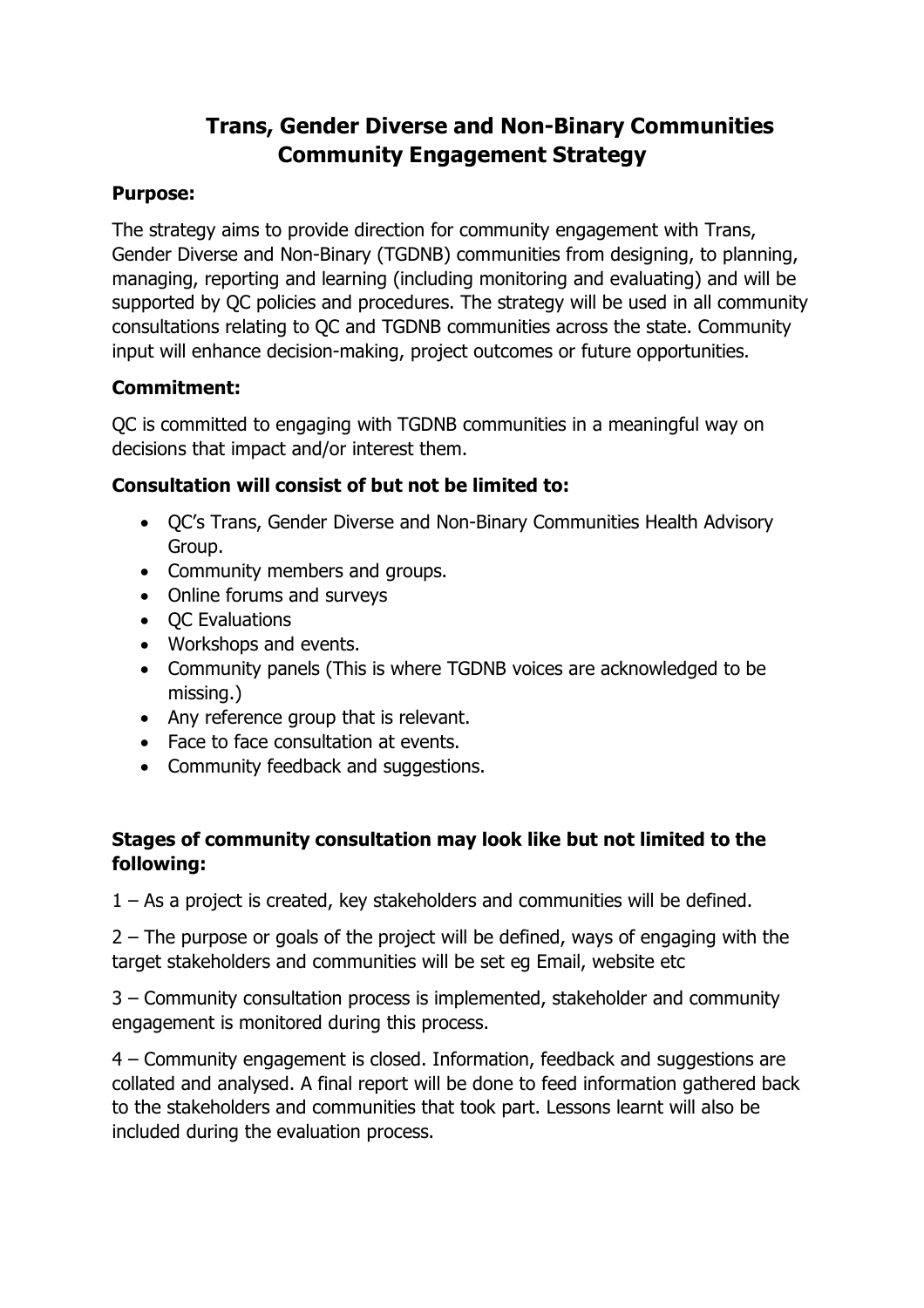QC staff have the capacity and skills to undertake community consultation with the TGDNB communities as part of any project or campaign. Working with some communities eg Aboriginal and/or Torres Strait Islander communities, considerations about culturally appropriate language and content should be applied, TGDNB communities would see considerations about appropriate terminology being applied. Each unique group within the consultation process would require some considerations being made to ensure safe and inclusive environments for participants and staff.

Other considerations to be made would also include holding the space for participants to have varying experiences when it comes to age, sex, gender identity/expression and lived experience.

Holding space means to support someone in a safe, respectful way. This means to accept someone's experiences and putting your needs and opinions aside, allowing someone to just be. Holding space may appear to be easy, but sometimes our own opinions and biases may get in the way,

Community consultation should strive to create safer and inclusive spaces for all participants regardless of lived experiences or cultural identity/ies.

Community consultations will be part of standard practice in decision making for projects or campaigns that affect the TGDNB communities.

# **QC will engage with TGDNB communities when:**

There is a requirement to understand the communities' expectations, needs and priorities

A decision or plan will substantially impact communities and there is some part of the decision or plan that is negotiable.

Community advocates have expressed an interest in being part of a consultation process. (The responsibility is with you to manage and seek out TGDNB voices if they are missing from vital parts of consultation that may greatly impact their communities.)

When QC actively engages with TGDNB communities, it will:

Provide opportunities that are accessible on a Statewide level and support participation of the TGDNB communities.

Actively endeavour to reduce barriers that prevent participation by these communities.

Implement flexible processes and utilizing a number of community tools to ensure the greatest amount of participation. Eg. local networks, groups, services/organisations, community champions and appropriate ways of working with focuses on language, affirming practice etc